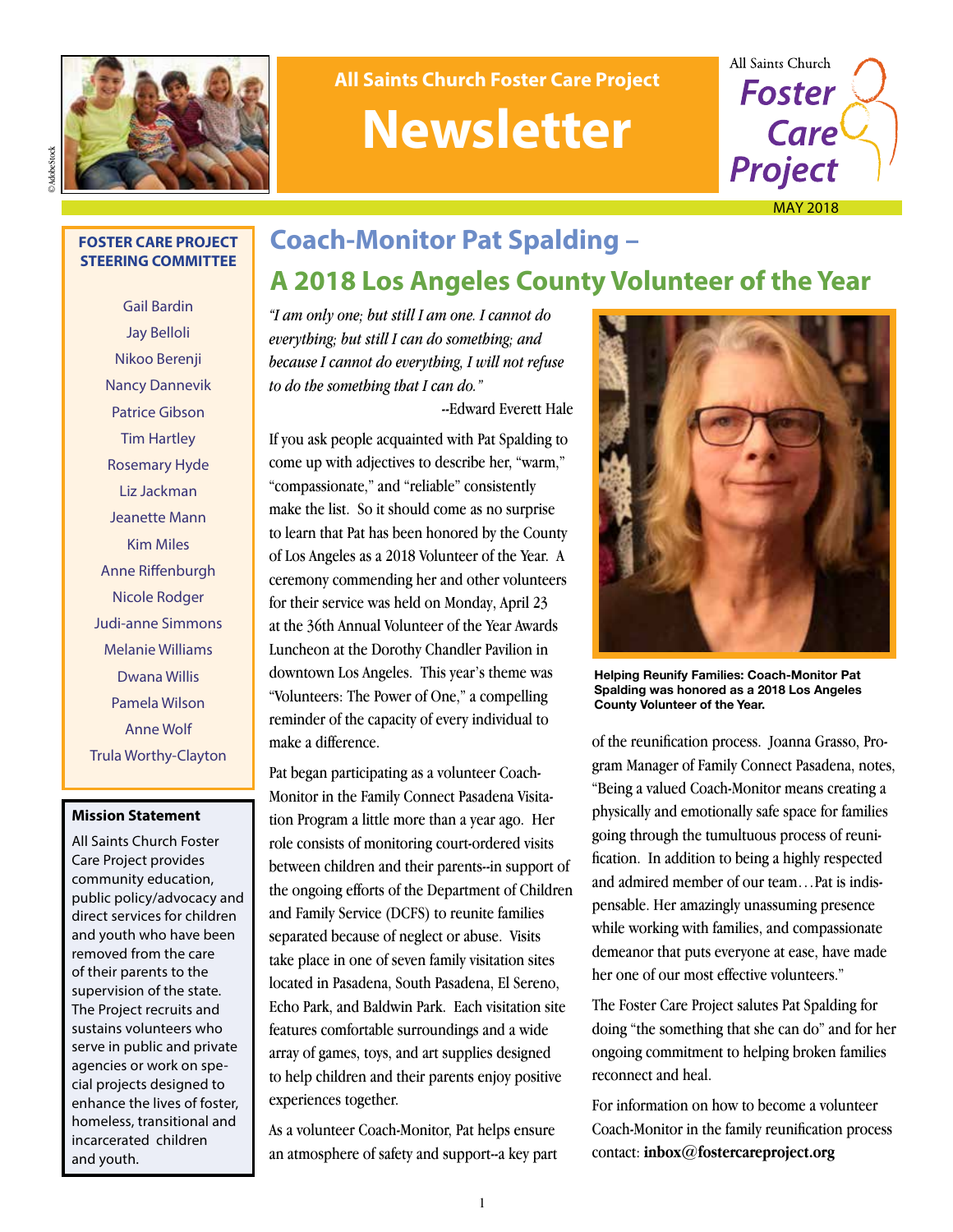#### *Spotlight on Caring:*  **FCP and Friends of Foster Children San Gabriel Valley**



**From left to right: Cathy Cota, Carol Kolla, and Hanne Johnson of Friends of Foster Children San Gabriel Valley. FOFC has been supportive of Foster Care Project's programs and goals.**



For the past four years, Foster Care Project (FCP) has enjoyed a growing partnership with Friends of Foster Children San Gabriel Valley (FOFC). Since 1976, FOFC has provided goods, volunteer services, and financial support to children living in residential treatment centers, as well as to newly emancipated teens. Beth Gertmenian, an FCP point person for the Adopt a Child Abuse Case Worker Program, has worked closely with FOCF members. She notes, "The hard work and accomplishments of this small group continue to astonish me."

FOFC's signature project, the Sugar Plum Trees, is located in Arcadia's Westfield mall at Christmastime. The project yields hundreds of gifts for foster children and their residential centers. Through their Special Friends Committee, FOFC provides backpacks and school supplies for all the children in the six homes they serve, as well as goodies at Halloween and Thanksgiving. Throughout the year, the group's Foster Caring Committee offers funding for special needs as requested by the homes. Members also sponsor monthly bingo games at Hathaway-Sycamores.

The FOFC Scholarship/Emancipation Committee deserves special mention. Since 2003, more than 70 students have been helped toward graduation by FOFC. Students receive funding, as well as ongoing mentoring from FOFC members. Students attend community colleges, transition to four-year colleges, and often go on to attend graduate programs. Success stories include a

student who obtained a master's degree in psychology from CSULA, another with a master's degree in social work from UCLA, and a third with master's degree in social work from Rutgers.

Each year FCP is fortunate to have growing numbers of FOFC members assist with our annual back-to-school shopping spree, Family Connect Visitation Centers, summer backpack project, and fall Thanksgiving food drive. In turn, FCP volunteers happily serve as "elves" at FOFC's Sugar Plum Trees during the holiday season.

Over the past four years our partnership has flourished, with much of the credit going to Hanne Johnson, an FOFC member since the group's inception 42 years ago. When Hanne learned that FCP continually requests donations of diapers, she asked members to bring packages of diapers to FOFC's 2014 Annual Meeting. FCP was inundated with more than a thousand diapers! Later that same year, Hanne asked the FOFC board to approve placing 25 gift tags on their Sugar Plum Trees for gifts for babies and toddlers in FCP's Adopt a Child Abuse Caseworker Program. This proved a great success, and FCP was thrilled to give our DCFS families scores of brand new outfits and toys.

FCP feels very fortunate to be in partnership with FOFC. We look forward to our continued work together to help enhance the quality of life for the children we serve.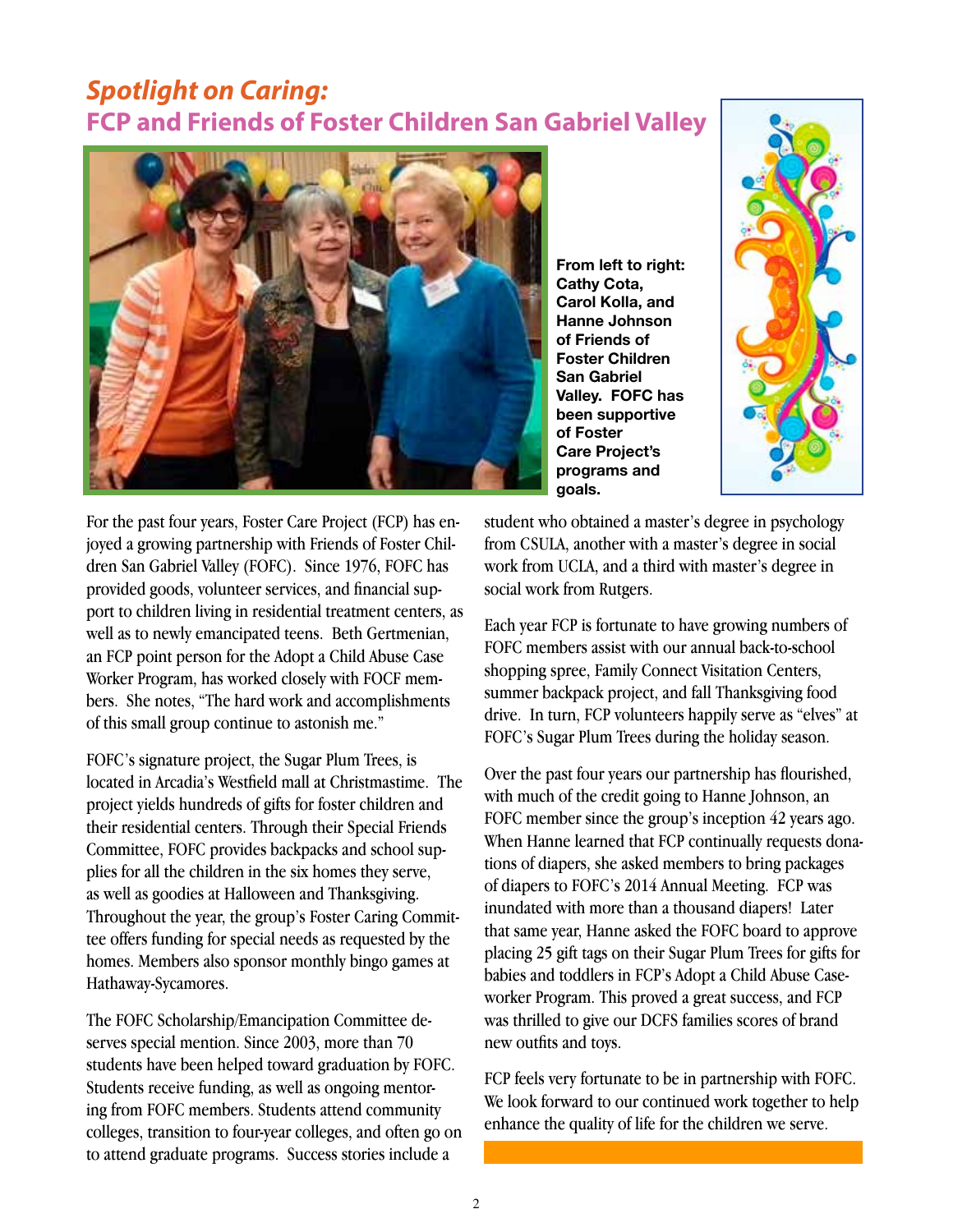### **Art Speaks: Join Us for FCP's**  10TH ANNUAL ART SHOW

*"I found I could say things with color and shapes that I couldn't say any other way -- things I had no words for."*  -Georgia O'Keefe



On Sunday, May 6, nearly 40 pieces of vibrant, captivating art will speak to us from All Saints Church as part of Foster Care Project's 10th annual Art Show. Featured artists will include foster youth, as well as young adults who have recently transitioned out of foster care. Art patrons will find a variety of paintings, drawings, photographs, and sculpture available for

purchase. One hundred percent of the proceeds are earmarked for the young artists.

Once again, FCP steering committee member Jay Belloli will serve as Art Show Curator, a role close to his heart. Jay notes, "What is most important about the Foster Care Art Show is that the foster youth know they are creating art that will be seen by the public. And the public's appreciation and purchasing of what these youth have created gives these artists a positive sense of validation and recognition."

Please join us on Sunday, May 6, from 10 a.m. to 2 p.m. in Sweetland Hall at All Saints Church, as we celebrate the 10th





anniversary of Foster Care Project's Art Show. Prepare to be energized as these young artists challenge and inspire us by sharing their creative energy and talent.

For more information contact: **inbox@fostercareproject.org**

### **FCP Welcomes Newest Steering Committee Member Liz Jackman**

For the past 8 years, Liz Jackman has worked as the Associate Director of Student Programs at the Caltech Y, a non-profit affiliated with Caltech. At the Caltech Y Liz wears many hats, but her largest responsibility is the Rise Tutoring



Liz Jackman, FCP's newest Steering Committee member.

program, an afterschool math and science tutoring program for 8th-12th grade students struggling in math and science. Caltech undergraduate and graduate students are matched with one to two students primarily from Pasadena Unified school district. The program allows Caltech tutors to build meaningful tutoring/mentoring relationships with students from different backgrounds and provides a wonderful opportunity for high school students to receive high quality STEM tutoring. In addition to the Rise Program, Liz works to match Caltech volunteers

with service opportunities in the community. She is committed to finding ways to partner with and better serve the community of Pasadena.

Liz has long been passionate about educational equality and that's what brought her to Foster Care Project. She feels foster youth deserve equal opportunities for a quality education. She was thrilled when Jeanette Mann and Anne Wolf asked her to serve on the Steering Committee.

Liz received her Bachelor's degree in German and Sociology from the University of Redlands and a Master's Degree in College Counseling and Student Development from Azusa Pacific University. Prior to joining the Caltech Y, Liz worked as an English teacher in Japan for four years, where she met her husband. They have two children ages two and five. In her free time she enjoys snowboarding, reading, going to the gym, and playing with her two beautiful children. FCP feels fortunate to be "on the list" of things Liz likes to do, and we look forward to her collegiality and contributions with enthusiasm.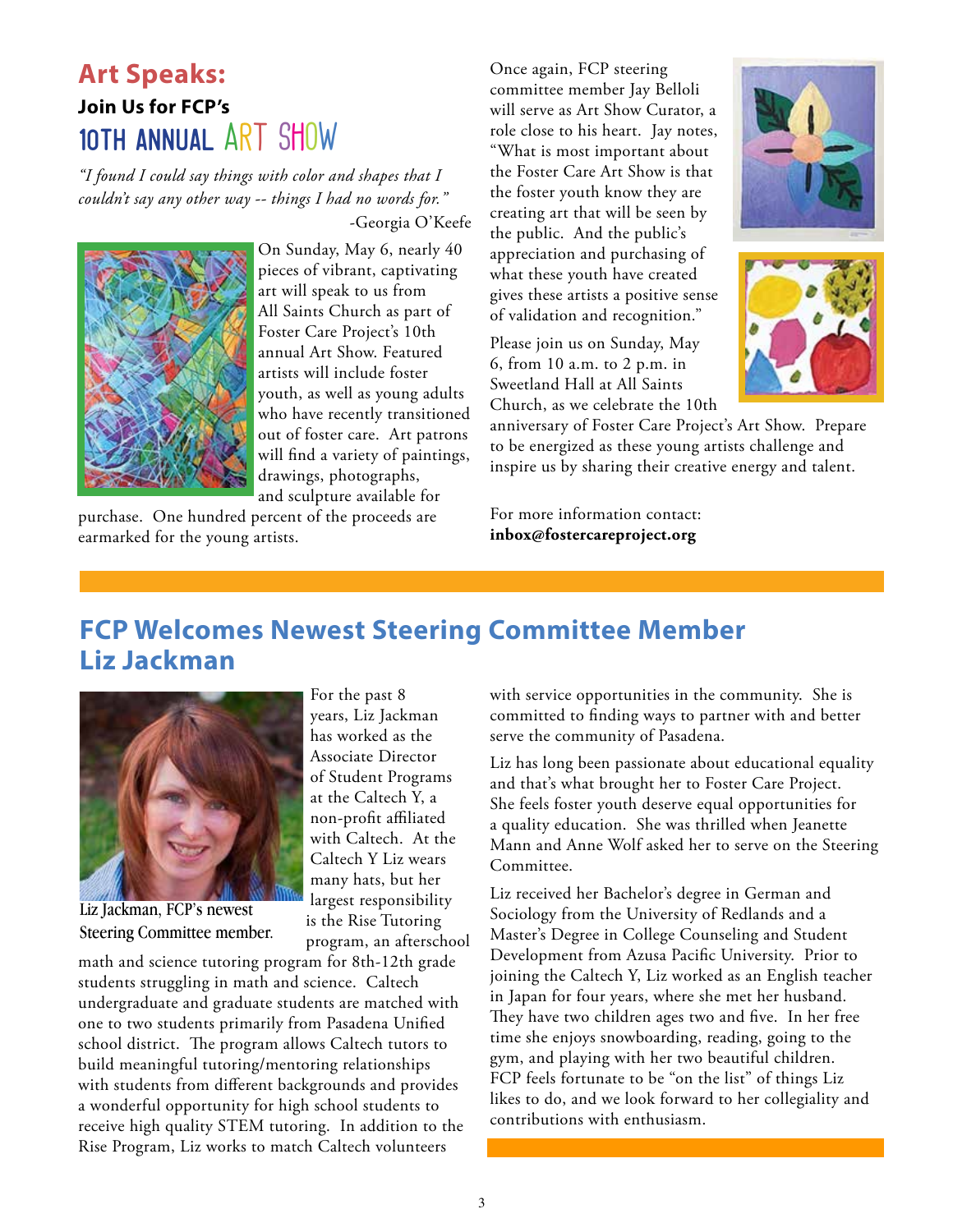### *LOVE MADE TANGIBLE:* **2017 Alternative Christmas Market Benefits Foster Children and Youth**



**FCP Steering Committee members assisted with the Angel Tree and answered questions about Foster Care Project at the 2017 Alternative Christmas Market. From left to right: Kim Miles, Trula Worthy-Clayton, and Anne Riffenburgh.**

ast year's Alternative Christmas Market at All Saints<br>Church proved a resounding success. More than 80<br>children and youth in foster care received gifts via th<br>Angel Tree, a meaningful annual collaboration between ast year's Alternative Christmas Market at All Saints Church proved a resounding success. More than 800 children and youth in foster care received gifts via the Pasadena's Department of Children and Family Services (DCFS), Children, Youth and Families at All Saints Church, and Foster Care Project (FCP). Kim Miles, an FCP Steering Committee member, helped staff the FCP table at the Alternative Christmas Market, which was held on December 10th. The morning provided many heartwarming moments. Kim says, "I am always amazed at the number of children who come to the Angel Tree to pick out gifts for children in foster care. They read every tag carefully and suggest gift ideas to their parents. They hold on to the green tags tightly as if it will transport their love to each child receiving a gift."

In addition to a plethora of Angel Tree gifts, FCP received \$1,700 through Alternative Christmas Market donations. FCP will distribute the money to a variety of programs that serve the needs of children and youth in foster care, such as Family Connect, the ACAC back-to-school shopping spree, the Birthday Club, and My Friend's Place. The monetary donations help provide needed items and services, including:



**A little girl examines an Angel Tree tag displaying a foster child's Christmas gift wish.**

- A shower and hot breakfast for a homeless teen
- A holiday dinner basket for a foster family
- Diapers and clothing for an abandoned infant
- A birthday gift for a foster child
- Household items (i.e. sheets and blankets, pots and pans) for a transitioning youth entering college
- Back-to-school clothes and shoes for a foster child.

As we review the success of the 2017 Alternative Christmas Market, FCP would like to offer sincere thanks to All Saints parishioners and community supporters for providing Angel Tree gifts and financial donations earmarked for FCP. Such support helps sustain and brighten the lives of foster children, youth and families throughout the year--a powerful gesture of love made tangible.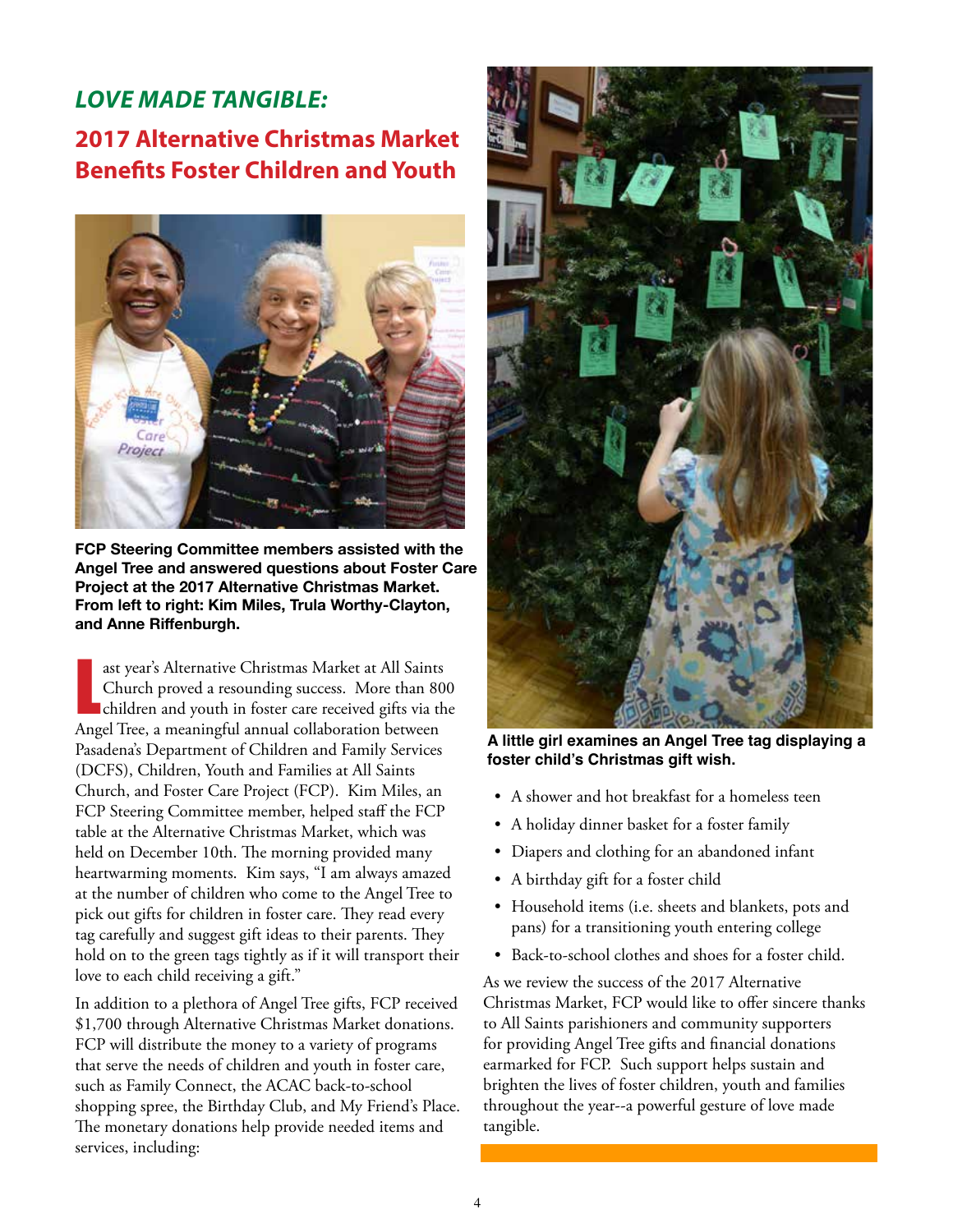## *Springing into Action* **ACAC and the Easter Bunny Achieve a "Personal Best"**

Two weeks before Easter, volunteers with FCP's Adopt a Child Abuse Case Worker (ACAC) Program spent a fun-filled morning (and some of the afternoon) stuffing baskets with a variety of goodies for children on the caseloads of our two "adopted" DCFS caseworkers. Forty-seven baskets were completed—an ACAC "personal best." The individualized baskets were chockfull of age-appropriate items—diapers, stuffed animals, fleece blankets, toy cars, mini footballs, gift cards and more—all donated by FCP Steering Committee members and community supporters.

ACAC caseworker Ruth Lee reported that the children were thrilled with their baskets and treats, which she called a visible reminder of the love and caring present in the world. One child told her, "I know the Easter bunny told Jesus to bring me the Easter baskets since He is risen."

Our newest "adopted" ACAC caseworker, Eric Pan, filled us in on some of the reactions from the children on his caseload (note: names have been changed to protect privacy):

- "Jeannie instantly ate all the chocolates."
- "Andy gave me a hug (which is a first) and was shocked to be getting a basket."
- "Jay and Benny were playing with the fidget spinners as soon as they opened the basket, and Benny added the Hot Wheels car to his Hot Wheels collection."
- "Ari took the huge egg and kept shouting at his dad, 'LOOK AT THIS!'"

Many thanks to all who made contributions. You helped send a powerful message to our children—that they are loved, valued, and cared for.



**A Bounty of Baskets: ACAC volunteers filled Easter baskets with toys, eggs, stuffed animals, fleece blankets, and more.**

"Jeannie instantly ate all the chocolates."



**Thumbs Up: Eric Pan, ACAC's newest "adopted" DCFS caseworker, signals his appreciation for the 17 Easter baskets he received for children on his caseload.**



**"That was so much fun," Jane Burtis said, after helping prepare Easter baskets for 47 foster children. It was her first volunteer experience with the ACAC group.**